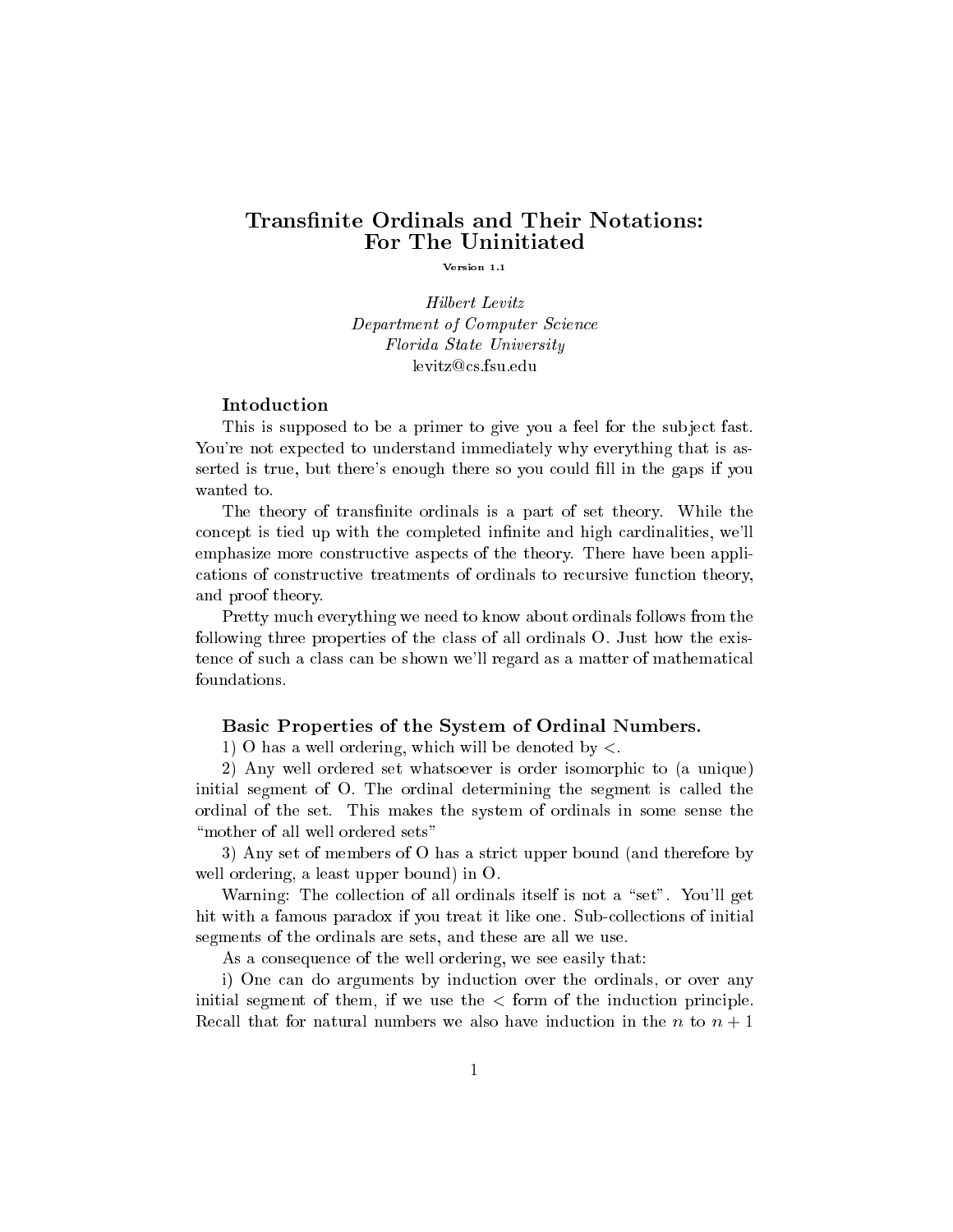form, but that fails as soon as one has an object greater than every natural number. Induction in the  $\langle$  form frequently goes under the fancy name "transfinite induction"

ii) We let 0 denote the smallest ordinal. Every ordinal has an immediate successor, so by taking repeated successors of zero, we generate all the natural numbers as an initial segment of the system of ordinals. Not all nonzero ordinals have an immediate predecessor. Those without an immediate predecessor are called limit ordinals. The smallest number to follow all the natural numbers is denoted by  $\omega$  and it is a limit ordinal. Each limit ordinal is the least upper bound ("supremum") of the set of smaller ordinals.

iii) On account of the well ordering we can define by recursion operations of addition, multiplication, and exponentiation. The only added feature over recursion on natural numbers is that we need to specify what to do at limit ordinals.

 $x+0=x$  + 0 = <sup>x</sup>  $x + y = (x + y)$  $\sim$  y  $\sim$  supplying  $\sim$  y  $\sim$  supplying  $\sim$  y is a limit ordinal to the substantial.  $x \times y = x \times y + x$  $\cdots$  y is support that  $y$  is support to the support of  $y$  is the support of  $y$  is limited to  $y$  $x^0=1$  $x^y = x^y \times$  $x^{\overline{s}} = \sup_{y < \bar{y}} x^{\overline{s}}$  when y is a limit ordinal. It turns out that:

a) Addition and Multiplication are associative. Neither is commutative. Multiplication distributes from the left over addition; that is

x-(y + z) = x-y + x-z.

Right distributivity fails, but we do have the inequality

(x + y)-z x-z + y-z

b) Addition, multiplication and exponentiation are (with trivial exceptions):

i) Continuous strictly increasing function of the right argument.

ii) Weakly monotone increasing functions of the left argument.

#### Cantor Normal Form

The theorem of ordinary number theory that justifies writing any nonzero number to a number base, like base 10 or base 2, applies to transfinite ordinals as well.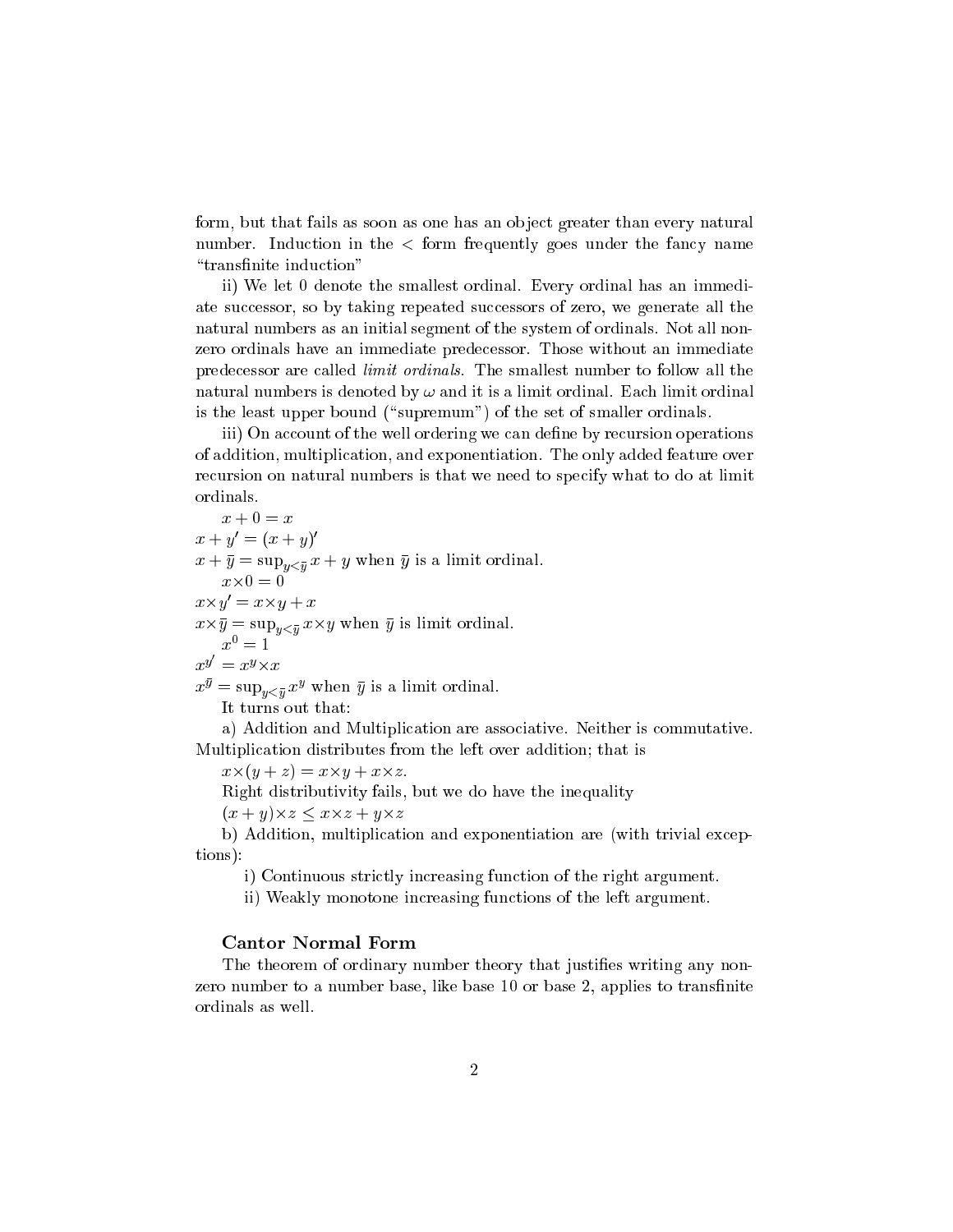Theorem. Any non-zero ordinal can be written uniquely as a polynomial to any base greater than 1 with descending exponents and coefficients less than the base. The coefficients are written to the right of the base. Such a representation is called a Cantor normal form.

It's common to use as the base the number  $\omega$ , in which case the coefficients are natural numbers, thus a typical normal form looks like:

 $\omega$   $\cdots$   $\times$   $n_1$   $+$   $\omega$   $\cdots$   $\times$   $n_k$   $+$   $\ldots$   $\ldots$   $+$   $\omega$   $\cdots$   $\times$   $n_k$ where  $\alpha_1 > \alpha_2 > \ldots > \alpha_k$ 

1) The rule for comparing two normal forms to see which represents the bigger ordinal is as follows: One first looks to see which has the highest leading exponent, if they are the same then you look to see which has the highest leading coefficient, etc. Such a method could go into an infinite regress on account of the fact (shown in the next section) that some ordinals can equal their own leading exponent.

 $\omega$ ) is unifiered the form  $\omega$  - determine initial segments closed under addition, and numbers of the form  $\omega^{\omega^*}$  dertermine initial segments of the ordinals closed under multiplication.

# Definition of the ordinal  $\epsilon_0$

1) The limit of the sequence

 $\omega$ ,  $\omega^{\omega}$ ,  $\omega^{\omega}$  ..........

was named  $\epsilon_0$  by Cantor. We can see that it's a solution of the the equation  $\omega^x = x$  by the following simple argument:

Consider the recursively defined sequence

i)  $a_o = 0$ ii)  $a_{n+1} = \omega^{a_n}$ then  $\omega^{1} = \omega^{1} = \omega^{1} = \omega^{1} = \omega^{1} = \omega^{1} = \omega^{1} = \omega^{1} = \omega^{1} = \omega^{1} = \omega^{1} = \omega^{1} = \omega^{1} = \omega^{1} = \omega^{1} = \omega^{1} = \omega^{1} = \omega^{1} = \omega^{1} = \omega^{1} = \omega^{1} = \omega^{1} = \omega^{1} = \omega^{1} = \omega^{1} = \omega^{1} = \omega^{1} = \omega^{1} = \omega^{1} = \omega^{1} = \omega^{1} = \omega^{1} = \omega^{1} = \omega^{1} = \omega^{1} = \omega^{1} = \omega^{1$ 

Another way to say that a number is a solution of  $\omega^x = x$  is to say that it's a fixed point of the function  $\omega^x$ .

2)  $\epsilon_0$  is the smallest ordinal bigger than  $\omega$  that determines an initial segment closed under ordinal addition, multiplication, and exponentiation. From this it follows that you can't denote it just using symbols 0,  $\omega$ , plus, times, and exponentiation. One can show using Cantor Normal Form that anything smaller can be so represented.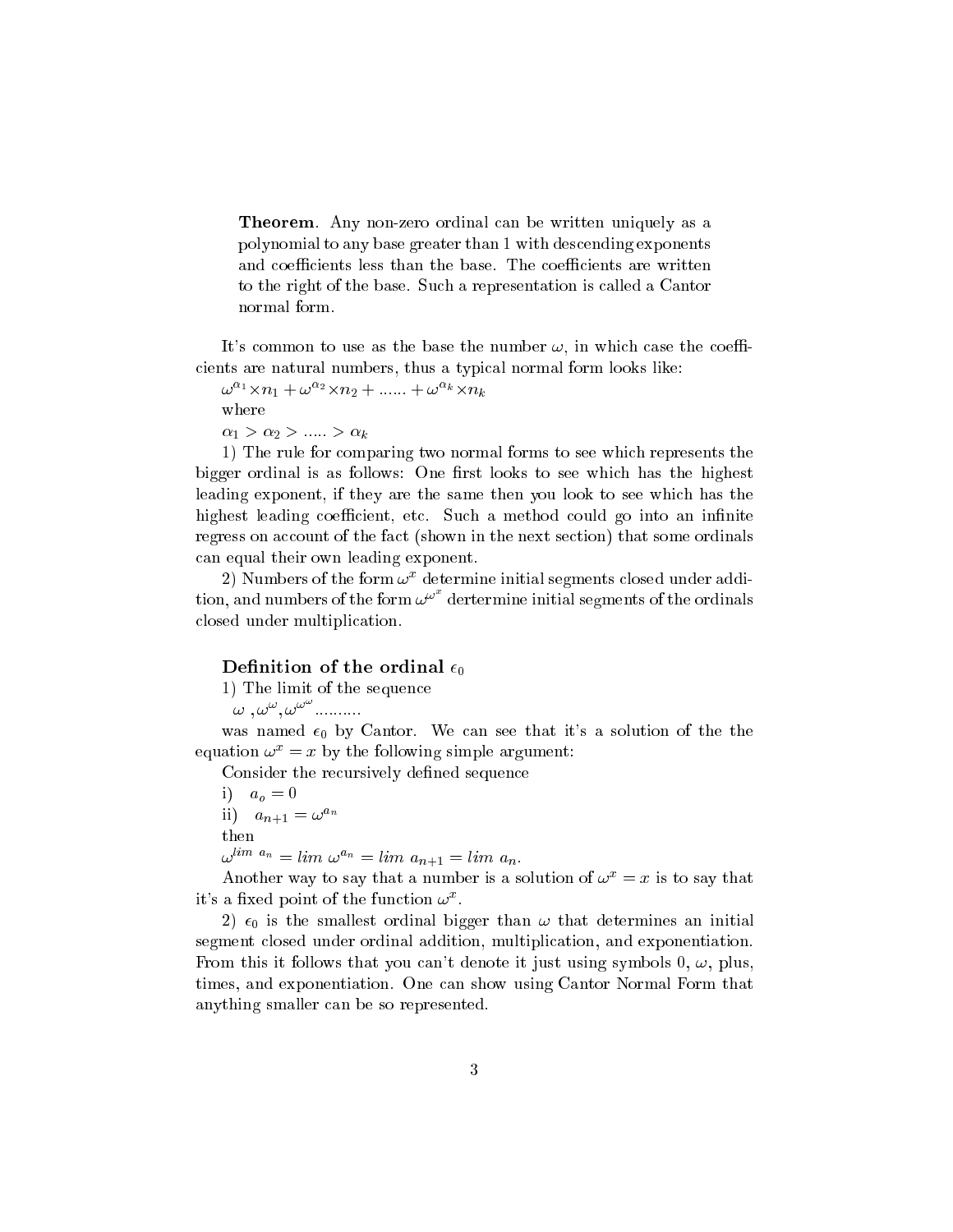3) Actually a similar argument can be used to show additional fixed points and they run clear through the ordinals. They can be arranged in a transfinite sequence as

 $\epsilon_0, \epsilon_1, \epsilon_2 \ldots \ldots \epsilon_{\omega} \ldots \ldots$ 

## Computation With Ordinals On Real Computers

We describe below a system of formal terms  $T$  as follows:

i) The symbol  $a$  is an element of  $T$ 

ii) If x and y are elements of T, then so is the formal term  $f(x, y)$ .

Our intention here is that  $a$  denote the ordinal number 0. The meaning of the function symbol <sup>f</sup> here we shall leave mysterious.

Recursive Definition of an ordering on  $T$ :

i)  $a < f(x, y)$  for all terms x and y.

ii)  $f(x, y) < f(u, v)$  iff one of the following holds.

a)  $x = u$  and  $y < v$ 

b)  $x < u$  and  $y < f(u, v)$ 

c)  $u < x$  and (  $f(x, y) = v$  or  $f(x, y) < v$ )

This ordering is easily shown to be linear. It turns out to be a well ordering whose ordinal is  $\epsilon_0$ . It is known that it can't be proven to be a well ordering in first order number theory, yet any initial segment can be. (Gentzen 1941)

Each term can be regarded as a notation for an ordinal less than  $\epsilon_0$ . To demonstrate that we are dealing with objects that can be manipulated by computer, we give below a PROLOG program for telling of two terms <sup>u</sup> and v whether <sup>u</sup> <sup>&</sup>lt; v.

 $less(a, f(U, V)).$  $less(f(X, Y), f(U, V)) : -X = U, less(Y, V).$  $less(f(X, Y), f(U, V)) : -less(X, U), less(Y, f(U, V)).$  $less(f(X, Y), f(U, V)) : -less(U, X), f(X, Y) = V.$  $less(f(X, Y), f(U, V))$  :  $-less(U, X), less(f(X, Y), V)$ . Now if u and v are are formal terms of  $T$ , the query:  $less(u,v)$ ?

will cause he machine to return the answer "yes" if the ordinal denoted by  $u$  is less than the ordinal denoted by  $v$ , and "no" otherwise.

Connections to the Multi-set Orderings of Term Rewriting Theory.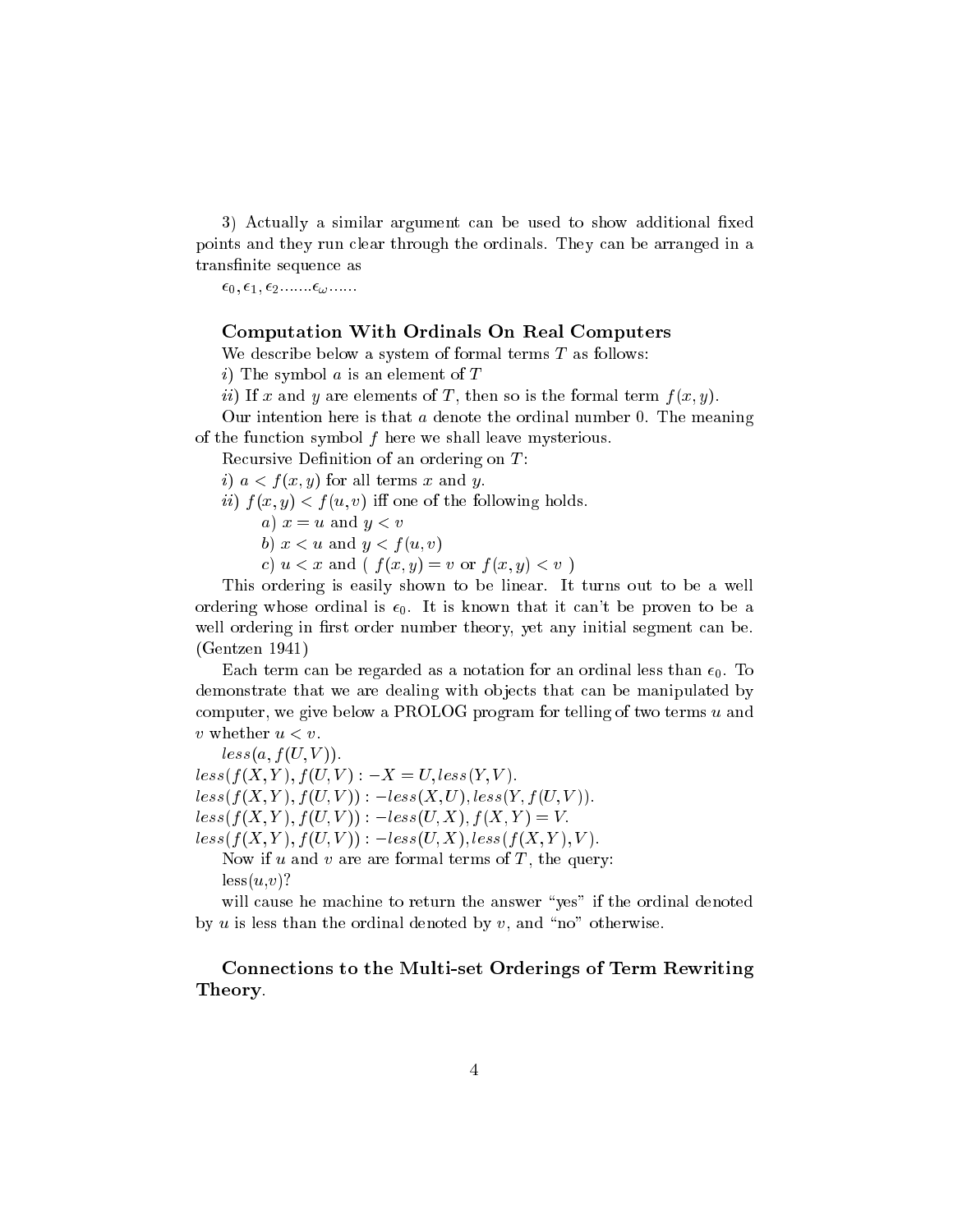i) The set of natural numbers ordered by the multi-set ordering has ordinal  $\omega^{\mathbb{h}}$  .

In fact, in such a case the multi-set  $\{m_1, m_2, ..., m_k\}$  with  $m_1 \geq m_2 \geq$ ::::  $\mu$  ::::  $\mu$  corresponds to the ordinal corresponds to the ordinal corresponds to the ordinal contract of  $\mu$ 

 $\omega$  "  $^{\cdot}$  +  $\omega$  "  $^{\prime\prime}$  + ...... +  $\omega$  "  $^{\prime\prime}$  .

ii) If we permit multi-sets of multi-sets of multi-sets etc. of natural numbers, the ordinal is  $\epsilon_0$ 

In fact, in such a case the multi-set  $\{M_1, M_2, ..., M_k\}$ , where  $M_1 \geq$  $M_2, ..., \geq M_k$  are multi-sets, corresponds to the ordinal  $\omega$ .  $\omega$ .  $\omega$ .  $\omega$ .  $\omega$ .  $\omega$ .  $\omega$ .  $\omega$ .  $\omega$ .  $\omega$ .  $\omega$ .  $\omega$ .  $\omega$ .  $\omega$ .  $\omega$ .  $\omega$ .  $\omega$ .  $\omega$ .  $\omega$ .  $\omega$ .  $\omega$ .  $\omega$ .  $\omega$ .  $\omega$ .  $\omega$ .  $\omega$ .  $\omega$ .  $\omega$ .  $\omega$ .  $\omega$ .  $\omega$ .  $\omega$ .  $\omega$ .  $\omega$ .  $\omega$ .  $\omega$ .  $\omega$ .

# Problem of Skolem.

Nothing to do with logic really, but just about every one who's made a contribution works in logic..

Consider the set of formal terms S defined inductively below:

i) The symbols 1 and <sup>X</sup> are in S.

II) If u and v are in S, then so are  $(u + v)$ ,  $(u \times v)$ , and  $u$ .

Each term determines in a natural way a function of one variable on positive natural numbers.

Consider the ordering of the functions.

 $f \colon \mathbb{R}^n \to \mathbb{R}^n$  for  $f \colon \mathbb{R}^n$  for such that  $f$  is the successive  $f$  is the such that  $f$ 

Questions:

1) Is it a linear ordering? (Yes, Richardson)

2) Is it a well ordering? (Yes, Ehrenfeucht using Kruskal's Theorem)

3) If yes to the above, what's the ordinal? (Unknown)

Skolem showed  $\epsilon_0$  is a lower bound. Levitz showed that the first critical epsilon number is an upper bound. The first critical epsilon number is defined as follows. Arrange the solutions of  $\omega^x = x$  in order and call them  $\epsilon_0, \epsilon_1, \epsilon_2, \ldots$  etc. Then the first critical epsilon number is the smallest member of the sequence equal to own subscript.

Levitz, Van den Dries, and Dahn have partial results supporting the conjecture that the actual ordinal is  $\epsilon_0$ 

It is a theorem of general set theory that there are uncountable sets, and a further theorem that any set can be well ordered. Let us well or the smallest ordinal that is the ordinal of an uncountable set. The initial segment determined by has the following properties.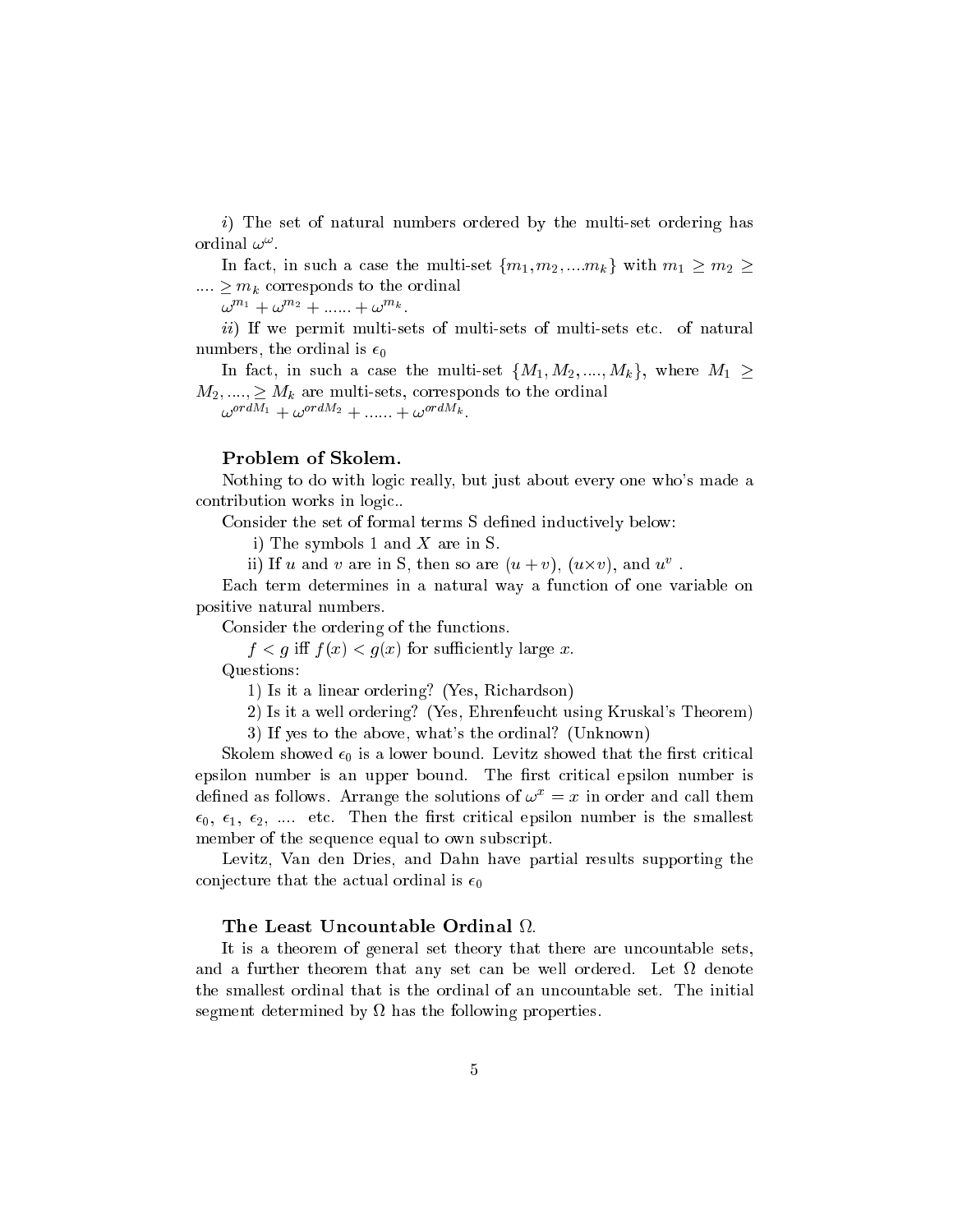I is defined as a then are only contable many ordinals less than  $\mathcal{A}$ 

I I ) Every countable set of ordinals less than has a strict upper bound

It turns out that any well ordered set with these properties is order isomorphic to the initial segment determined by . More precisely, if W is a well ordered set each of whose members has only countably many smaller members in W, and each countable subset of W has a strict upper bound in W, then W is order isomorphix to the initial segment determined .

### Normal Functions and Ordinal Notations

This is not intended to give a rigorous definition of a system of ordinal notations, but rather to help develop some insight and intuition for a commonly used one.

I hat cute in the argument used to show that  $\omega^+$  has fixed points can be abstracted to show that if a sequence of successive iterations of a continuous function approaches a limit, then that limit is a fixed point. What's more, if the function is strictly increasing and  $f(0) > 0$ , the iterations are increasing and, therefore, approach a limit. This brings us to the notion of a normal function.

— into the contraction function from  $\mu$  and the from  $\mu$  is a strictly from  $\mu$ increasing continuous function which has the additional property that  $f(0) > 0$ .

 $i)$  Normal functions have fixed points and the set of such is order isomorphic to the set of ordinals less than  $\mathcal{C}$  than  $\mathcal{C}$  to the set of ordinals less than  $\mathcal{C}$  than  $\mathcal{C}$ 

 $ii)$  The function which enumerates the fixed points of a normal function is itself a normal function. This suggests a hierarchy of normal functions  $\theta_{\alpha}$ for <sup>&</sup>lt; given by:

 $a_{\ell}$ ,  $\sigma_0(x) = \omega^{\perp}$ .

b) For <sup>&</sup>lt; , the function enumerates, in order, the simultaneous fixed points of all  $\theta_{\beta}$  for all  $\beta < \alpha$ .

one might attempt to demonstrate a function of the this way, however the second attempt to do so fails as it turns out that the set of simultaneous fixed  $p$  compares the state  $p$  and state  $p$  , where  $p$  are compared  $p$  .  $\bar{p}$ 

Bachmann's idea (essentially) was to get around this collapse through the following considerations. The function  $\theta_x(0)$  turns out to be a normal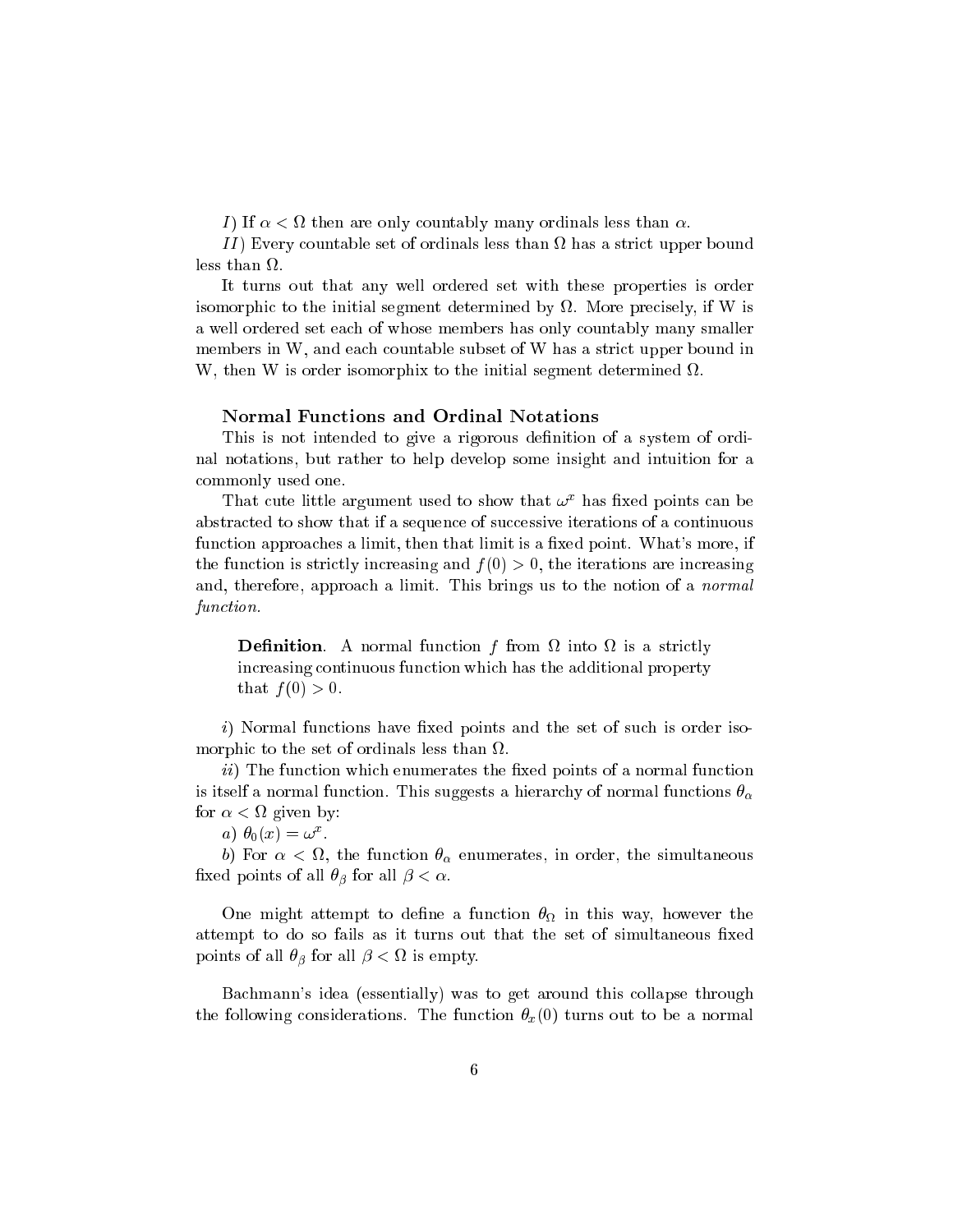function, so he let  $\mathbf{a}$  he let  $\mathbf{b}$  as the function which enumerates, in order, in order, in order, in order, in order, in order, in order, in order, in order, in order, in order, in order, in order, in order, in the set of the set of  $\mu_1\vee\ldots$  . Now we can define the function  $\mu_1$ where the continue the continue three continues in order the continue three continues of  $M$  $\alpha$  are similar collapse in trying to define the  $\alpha$  in this  $\alpha$  collapse going, let + be dened as the function which enumerates, in order, the xed p ----- -- - - 35 . 20 . 9 . .

With no more than what was said above, you can, without a general rule  $\circ$  and and  $\circ$  there is phenomenon, work your way to things like this  $N_{\rm m}$ and even  $v^{\rm OSO}$  .

Feferman indicated how one can give a general rule for describing the hierarchy. His ideas have been worked out and refined variously by Weyrauch. Aczel, Bridge, and Bucholz. Not only is the least uncountable ordinal  $\Omega$ used in subscripts for this hierarchy, but ordinals from even higher cardinality classes are used. For example, ordinals like 2, 3, ....... !....... appear in subscripts.

Despite the presence of uncountable ordinals in the description of the hierarchy, the ordinals we present below are countable and, in fact, recursive. To show this, one has to show how all ordinals in initial segments they determine can be represented by means of smaller ordinals using functions of the hierarchy, and work out recursion relations that show how to compare two representations, assuming knowledge of how to compare their sub-terms. In one starts the hierarchy using the function  $\omega^-$  as we did here, then one also needs the addition function on ordinals to get representations, since  $\omega^x$ is additively prime.]

One could now, if one so desires, build up the representations from scratch as purely formal terms and recursively define the ordering on them, thus throwing away the whole "scaffolding" of ordinal functions and uncountable ordinals used in the construction.

## An Ordinal Menagerie

Below we list some ordinals in order of size. There is an important body of literature in proof theory relating some of these to the "strength" of various formal systems. To keep things simple, we won't get into it here.